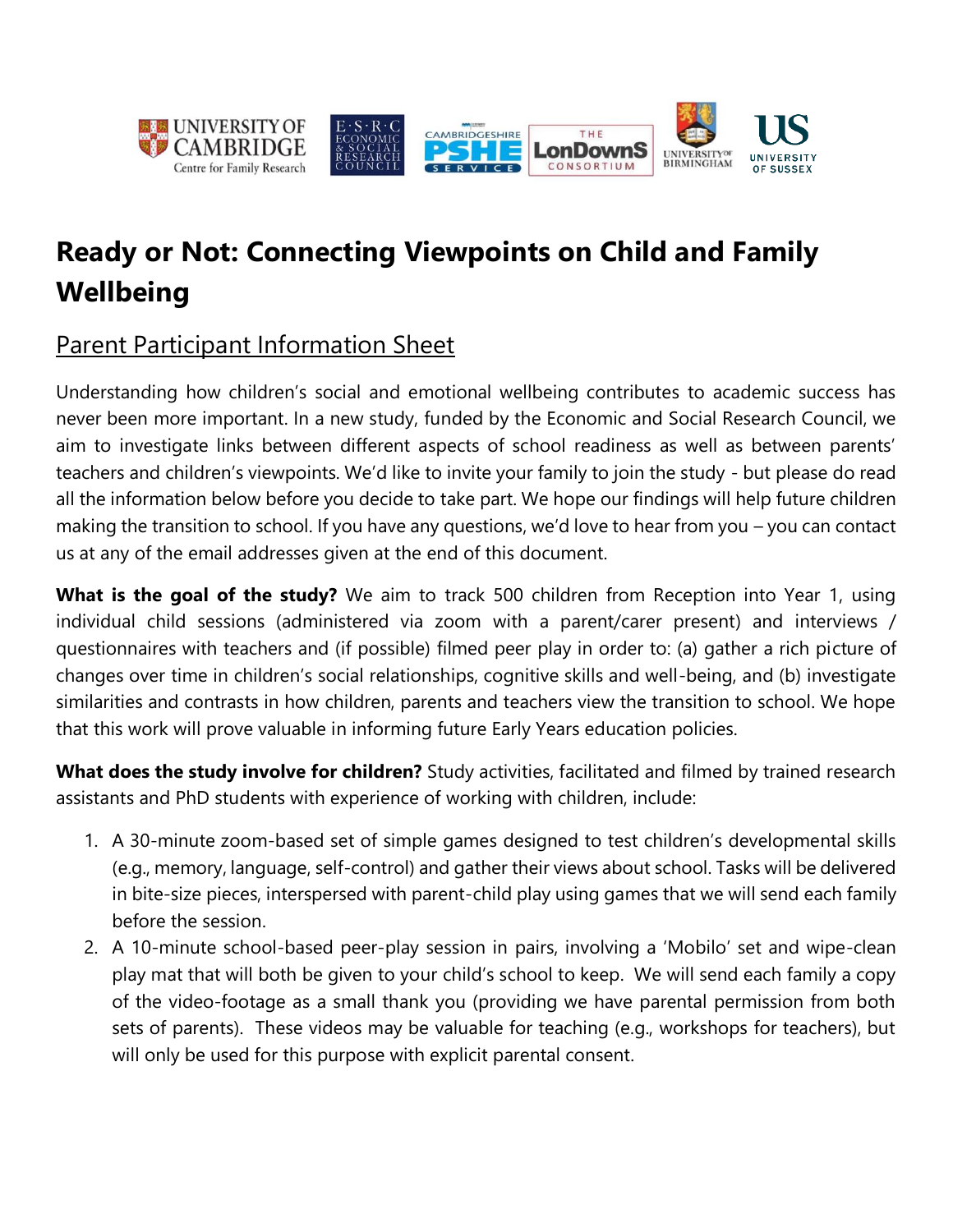

Mobilo toy and online Etch A Sketch game

**What does the study involve for parents and teachers?** Family support is key to children's success at school, but little is known about how this transition affects families; how families can help children progress from Reception to Year 1 and the role of parent-school communication in supporting children's school readiness. As well as playing the simple games we will send you for the zoom session, we would like at least one parent per child to complete a 10-minute online questionnaire about wellbeing, family characteristics and relationships, and children's strengths and difficulties, as well as background family characteristics. To supplement the measures in our child sessions, we will ask teachers to complete brief ratings of child skills and social relationships.

| <b>Participant</b> | <b>Setting</b> | <b>Description</b>                                     |
|--------------------|----------------|--------------------------------------------------------|
| Parent             | Phone/online   | Short survey on parent wellbeing, family relationships |
|                    | questionnaire  | and child adjustment                                   |
| $Child +$          | Zoom call at   | 1. Memory Game                                         |
| Parent             | home           | 2. Puppet Stories (social understanding)               |
|                    |                | Language check<br>3.                                   |
|                    |                | 4. Child-Parent Play                                   |
| $Child +$          | School         | Peer-play Game with Mobilo                             |
| Friend             |                |                                                        |

Below is a summary of the parts of the study, to be delivered both in Reception Year and Y1.

### **What should I do if I'd like my child to take part?**

If you are happy for your child to be included in the activities outlined above, please click on this link: <https://readyornotstudy.squarespace.com/> to complete a consent form under the section, '**Giving consent for your child to take part**'. Please make sure you have read the information in the other sections, and you are happy to proceed. Please note that you can withdraw your child from the study at any time, without giving a reason and without consequence, by emailing us using the contact details provided at the end of this document. If you would like more information to help you decide please visit our website at [www.readyornotstudy.uk.](http://www.readyornotstudy.uk/)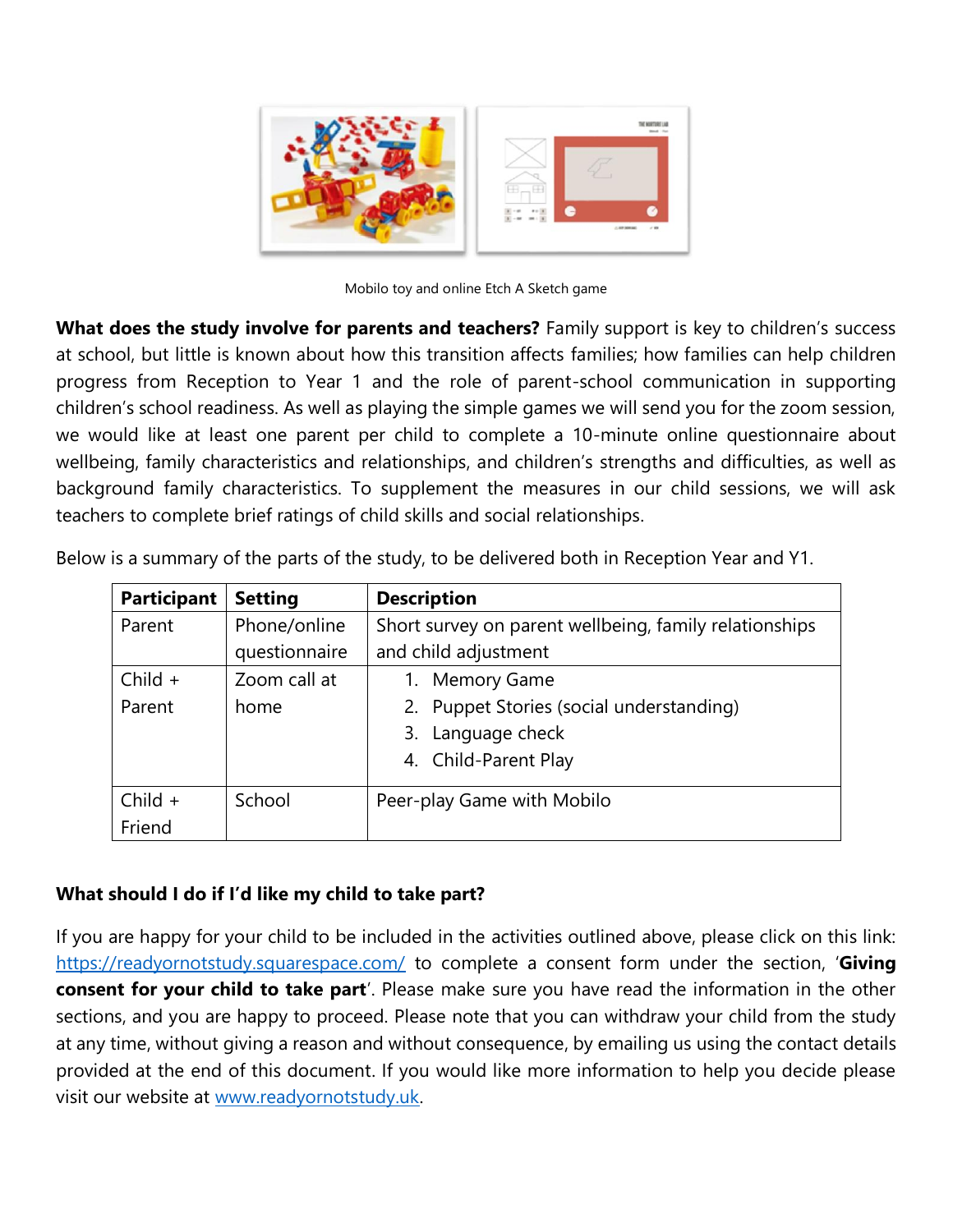#### **How does the study address potential ethical concerns?**

This study has been reviewed by the University of Cambridge Psychology Ethics Committee and the University of Birmingham STEM Research Committee. We do not anticipate any distress however, during the zoom session, children will be asked at regular intervals whether they would like to stop the zoom session or whether they are happy to continue. A short break will also be offered to your child at regular intervals during the zoom session and parents/ caregivers can request a break on behalf of your child at any point. Children and their parent/ caregiver will also be reminded that they can end the zoom session at any time they would like. Parents/ caregivers can withdraw their child from the study without prejudice up until September 30<sup>th</sup> 2021. To withdraw you will need to contact the study lead and we will delete your data from our records.

In accordance with General Data Protection Regulation guidelines and the Data Protection act, all survey and task data will be kept fully anonymous. Zoom now states they are GDPR compliant [\(https://explore.zoom.us/en-us/trust/privacy.html\)](https://explore.zoom.us/en-us/trust/privacy.html). The recordings also have end-to-end encryption options [\(https://explore.zoom.us/en-us/trust/security.html\)](https://explore.zoom.us/en-us/trust/security.html). Electronic records collected by members of the University of Cambridge team will be stored securely using the University Secure System, and only the University System Administrator at Cambridge and the research team will have access to the data. Please follow this link for general information about how the University of Cambridge use personal data:

[https://www.information-compliance.admin.cam.ac.uk/data-protection/research-participant-data.](https://www.information-compliance.admin.cam.ac.uk/data-protection/research-participant-data. )

Study data collected by the University of Cambridge team will be stored in the UIS (University Information Services RFS (Research File Share) to provide safe data-storage for the zoom sessions recordings. Hard copies of data collected by members of the study team will be securely stored in locked cabinets within the School of Psychology at the University of Birmingham or within the Centre for Family Research at the University of Cambridge. All electronic data collected by members of the University of Birmingham team will be password protected and stored on secure servers at the University of Birmingham. Data will only be accessible to the Ready or Not research team.

### **What if we identify a problem?**

The assessments we do are not clinical or diagnostic tests, however if you are experiencing difficulties related to your mental health or your child's wellbeing, please contact your General Practitioner (GP). If you are unable to wait to see a doctor, you can also contact one of the following organisations:

- Samaritans 116 123 (free call)
- NHS Advice Line 111(non-emergency advice)
- Shout Text "SHOUT" to 85258 (24/7 crisis text support)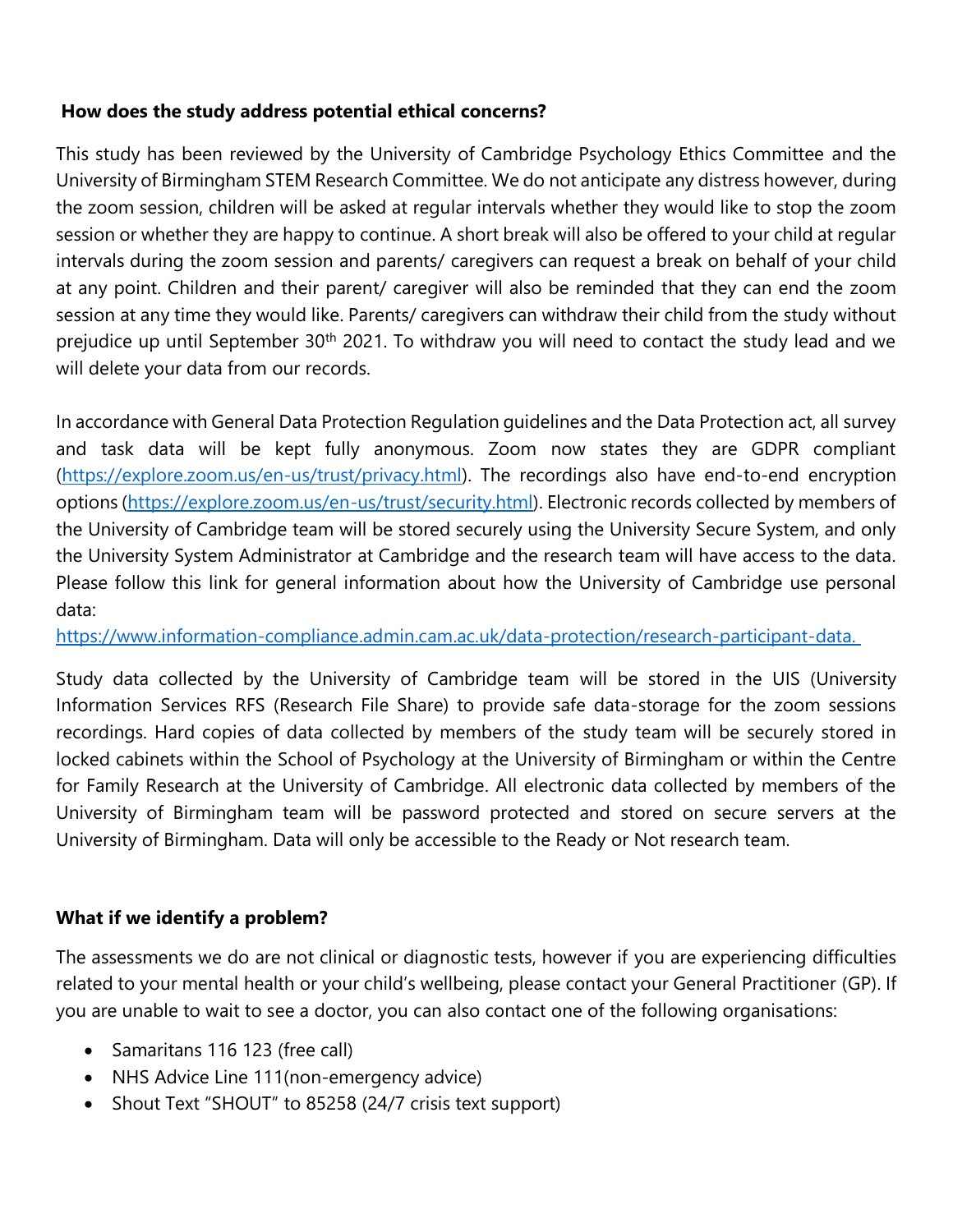#### **What will happen to the study results?**

They will be kept securely for a minimum of 10 years by the study team in accordance with good research practice. At the beginning of the study your child will be given a unique study number. Your child's unique study number, instead of their name, will be used to identify your child amongst the study team. All electronic data from the visit will be password protected. Individual sessions will only be identifiable by using a unique study number. Research outcomes from this study may be presented at conferences and written up in academic papers for journal publication. Non-identifiable participant data may also be shared with other researchers or the public as part of collaborations, joint projects or open access provisions.

Your family's confidentiality will be maintained throughout. No identifying details about your child will be presented or published without prior consent.

In accordance with best practice, completely anonymised numeric data from the study will be shared with other researchers once the study has ended in March 2023. Data from the study will become "open data". This means that it will be stored in an online database so that it is publicly available. This data will be thoroughly anonymised by removing any personal information that could identify you, such as names and addresses, before submission. This process is integral to the research process as it allows other researchers to verify results and avoid duplicating research. Data are made available on a website, free of charge to academic researchers who wish to conduct their own analysis of the data. We would therefore have no control over how these data are used.

## **How will this study take into account COVID-19 related health and societal impact and restrictions?**

Lockdown measures and social distancing rules imposed to mitigate the spread of COVID-19 have led to changes in the way we interact with others. In order for you to participate in this study we need both your family and our research team to feel comfortable and confident interacting with one another. In response to COVID-19, we have brought multiple aspects of this study online, including child Zoom sessions and online parent and teacher questionnaires. We may still film your child in school for a peer play session with another study child in the class (if permission is received from both sets of parents). For this part of the study, we will give your child's school a Mobilo play set and a wipe-clean play mat, which the school can then keep as a classroom resource.